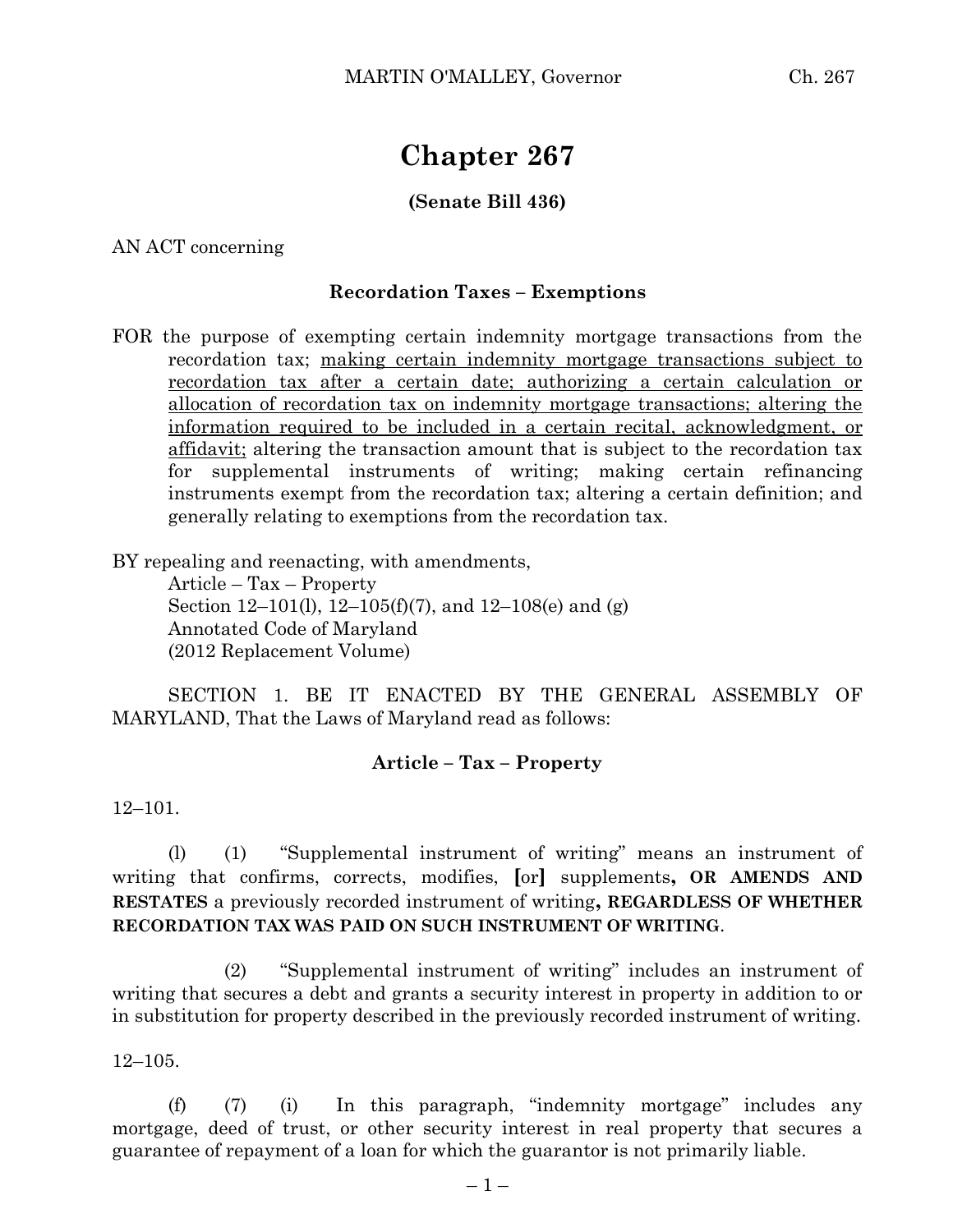(ii) Except as provided in subparagraph (iii) of this paragraph:

1. secured debt with respect to an indemnity mortgage **RECORDED ON OR AFTER JULY 1, 2012,** is deemed to be incurred for purposes of this subsection when and to the same extent as debt is incurred on the guaranteed loan; and

2. the recordation tax applies under this subsection in the same manner as if the guarantor were primarily liable for the guaranteed loan.

(iii) This paragraph does not apply:

1. to the extent that recordation tax is paid on another instrument of writing that secures payment of the guaranteed loan; **[**or**]**

2. to an indemnity mortgage **[**that secures a guarantee of repayment of a loan **OR SERIES OF LOANS THAT ARE PART OF THE SAME TRANSACTION** for**] EVIDENCING A LIEN OF** less than **[**\$1,000,000**] \$5,000,000 \$3,000,000; OR**

**3. TO A SUPPLEMENTAL INSTRUMENT OF WRITING AS DEFINED IN § 12–101(L) OF THIS SUBTITLE THAT CONFIRMS, CORRECTS, MODIFIES, SUPPLEMENTS, OR AMENDS AND RESTATES A PREVIOUSLY RECORDED INSTRUMENT OF WRITING REGARDLESS OF WHETHER RECORDATION TAX WAS PAID ON THE INSTRUMENT OF WRITING, TO THE EXTENT OF THE OUTSTANDING PRINCIPAL BALANCE OF THE GUARANTEED LOAN IMMEDIATELY PRIOR TO THE TIME THE SUPPLEMENTAL INSTRUMENT OF WRITING IS ENTERED INTO.**

## **(IV) RECORDATION TAX THAT IS OTHERWISE DUE ON THE RECORDING OF AN INDEMNITY MORTGAGE MAY BE ALLOCATED IN THE SAME MANNER DESCRIBED IN SUBSECTION (A) OF THIS SECTION OR CALCULATED ON THE AMOUNT OF THE DEBT STATED TO BE SECURED**.

12–108.

(e) A supplemental instrument of writing is not subject to recordation tax except to the extent that:

(1) actual consideration is payable on the supplemental instrument of writing; or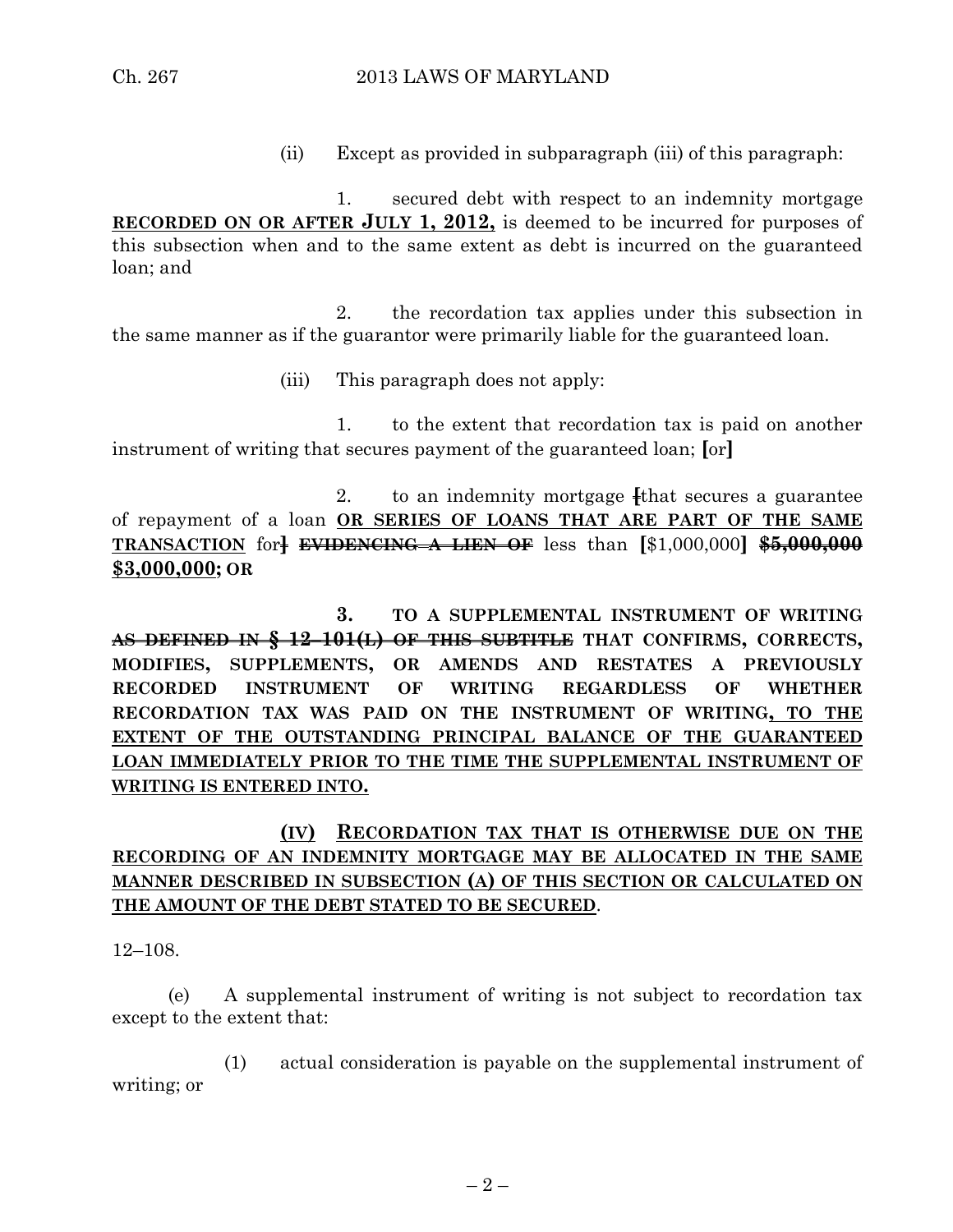(2) the amount of **UNPAID OUTSTANDING PRINCIPAL** debt **SECURED** is increased by the supplemental instrument of writing.

(g) (1) In this subsection, "original mortgagor" includes:

(i) **[**an individual who**] A PERSON THAT** assumed a debt secured by real property that the **[**individual**] PERSON** purchased **[**as a principal residence**]** and **[**who**]** paid the recordation tax on the consideration paid for the property; and

(ii) the trustee of an inter vivos trust if**[**:

1. the mortgaged property is used as a principal residence of the settlor of the trust; and

2.**]** the trustee or the settlor of the trust originally assumed or incurred the debt secured by the mortgage or deed of trust.

(2) A mortgage or deed of trust is not subject to recordation tax to the extent that it secures the refinancing of an amount not greater than the **funpaid** principal amount**] DEBT** secured by an existing mortgage**, INDEMNITY MORTGAGE,** or deed of trust at the time of refinancing if the mortgage or deed of trust secures the refinancing of real property that is:

(i) **[**1. used as a principal residence by the original mortgagor; and

2.**]** being refinanced by the original mortgagor or by the original mortgagor and**, IF APPLICABLE,** the spouse of the original mortgagor; or

(ii) **[**used as a principal residence**] BEING REFINANCED** by the settlor of an inter vivos trust if the mortgage or deed of trust is given by a trustee of the trust.

(3) To qualify for an exemption under paragraph (2) of this subsection an original mortgagor or agent of the original mortgagor shall include a statement in the recitals or in the acknowledgment of the mortgage or deed of trust, or submit with the mortgage or deed of trust, an affidavit under oath, signed by the original mortgagor or agent of the original mortgagor, stating:

(i) that the **[**individual**] PERSON** is the original mortgagor or agent of the original mortgagor; **AND**